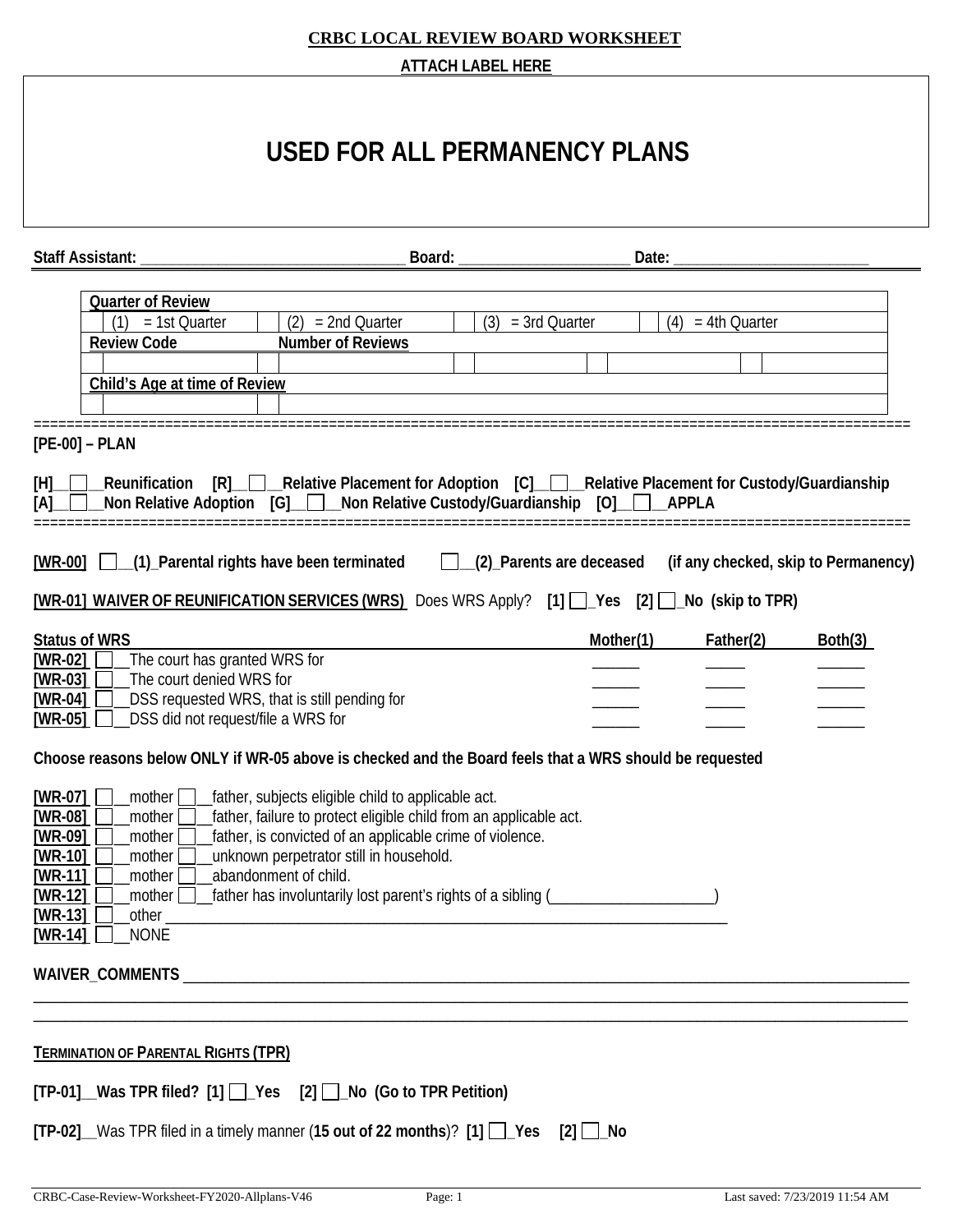| Filed Notice of Objection: (If TPR filed)                                                                                                                                                                                                                                                                                                                                                |
|------------------------------------------------------------------------------------------------------------------------------------------------------------------------------------------------------------------------------------------------------------------------------------------------------------------------------------------------------------------------------------------|
| $[TP-03]$ Mother $[1]$ $\Box$ Yes $[2]$ $\Box$ No<br>$[3]$ $\Box$ N/A<br>$[4]$     Unknown<br>$[TP-04]$ Father $[1]$ $\Box$ Yes<br>$[2]$ $\Box$ No<br>$[3]$ $\Box$ N/A<br>$[4]$ $\Box$ _Unknown<br>[TP-05] Was Publication made for Parent whose whereabouts are Unknown?<br>$[3]$ $\Box$ N/A<br>$[1]$ $\sqrt{es}$ $[2]$ $\sqrt{No}$<br>$[4]$ $\Box$ Unknown                             |
| <b>IF TPR Hearing Held</b>                                                                                                                                                                                                                                                                                                                                                               |
| $[TP-06]$ TPR Granted? $[1]$ $\Box$ Yes $[2]$ $\Box$ No<br>$[3]$ $\Box$ Pending<br>[TP-07] Was TPR APPEALED? [1]   Yes [2]   No [3]   Unknown                                                                                                                                                                                                                                            |
| TPR Petition (If Not Filed - Child under age 18)                                                                                                                                                                                                                                                                                                                                         |
| [TP-08] The Board recommends that a petition for TPR: in the filed because                                                                                                                                                                                                                                                                                                               |
| The Board finds that F.L. Article 5-525.1, applies, because it requires action for TPR due to (choose only 1 below)                                                                                                                                                                                                                                                                      |
| $[TP-09]$<br>[1] child in care 15 out of 22 months<br>abandoned infant<br>[3] conviction - Mother<br>[4] conviction - Father<br>[5] __ conviction - Both<br>$[6]$ other                                                                                                                                                                                                                  |
| [TP-10] The Board recommends that a petition for TPR: $\Box$ NOT be filed due to (choose only 1 below)                                                                                                                                                                                                                                                                                   |
| $[TP-11]$ $\Box$ $[1]$ the child has been placed with relatives<br>[4] __ child does not consent to adoption<br>[2] DSS failed to provide required reunification services<br>[3] __ other compelling reason not to file                                                                                                                                                                  |
|                                                                                                                                                                                                                                                                                                                                                                                          |
|                                                                                                                                                                                                                                                                                                                                                                                          |
| Permanency:                                                                                                                                                                                                                                                                                                                                                                              |
| [PE-01] Were other permanency options considered? [1] [J_Yes [2] [J_No (Skip to PE-03]<br>(if YES what plan was most recently ruled out)                                                                                                                                                                                                                                                 |
| $[PE-02]$<br>[R] Relative Placement for Adoption [C] Relative Placement for Custody/Guardianship<br>$[H] \_$<br>Reunification<br>Non Relative Adoption [G]_ D_Non Relative Custody/Guardianship [O]_ D_<br>[A]<br>APPLA                                                                                                                                                                  |
| <b>Concurrent Planning (ALL EXCEPT APPLA - Skip to PE-07 if APPLA or Post TPR Adoption)</b>                                                                                                                                                                                                                                                                                              |
| $[PE-03]$ Is there a concurrent plan identified by the courts? $[1]$ $\Box$ Yes $[2]$ $\Box$ No (GOTO PE-06)<br>[PE-04]_If Yes, what is the concurrent plan?<br>[R] Relative Placement for Adoption [C] Relative Placement for Custody/Guardianship<br>$[H]$ Reunification<br>Mon Relative Adoption [G] _ Mon Relative Custody/Guardianship [O] _ Mon Relative Adoption [C] _ Mon<br>[A] |
| [PE-05] S the LDSS implementing the concurrent plan set by the courts? [1] [] Yes (GOTO PE-07) [2] [] No<br>[PE-06] __ If No, what concurrent plan is the LDSS implementing?<br>Reunification<br>$[R]$ $\Box$<br>[H].<br>[A].                                                                                                                                                            |

### **[PE-07]\_\_Does the Local Board agree that the LDSS engaged in Concurrent Planning?**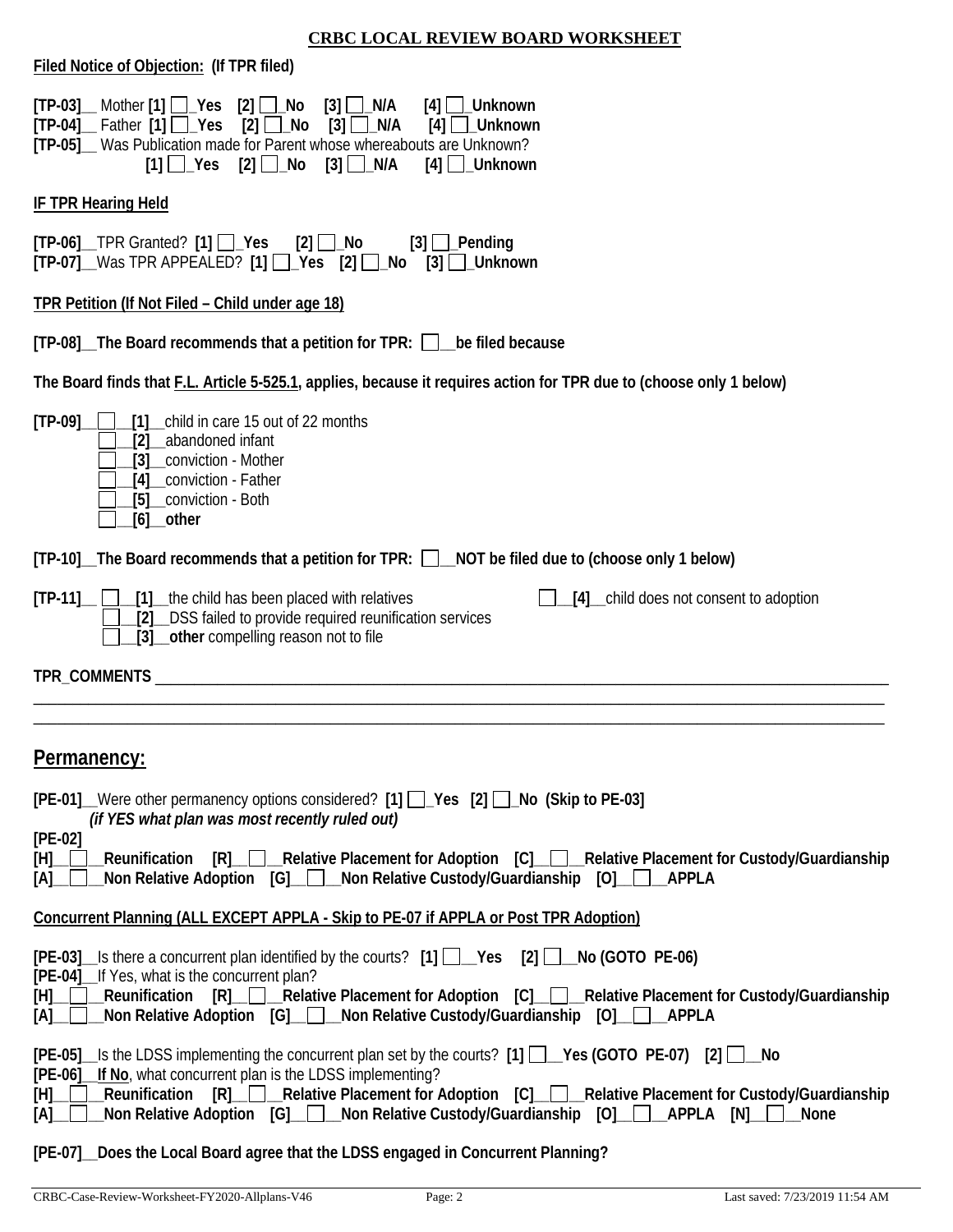| <b>CRBC LOCAL REVIEW BOARD WORKSHEET</b>                                                                                                                                                                                                                                               |
|----------------------------------------------------------------------------------------------------------------------------------------------------------------------------------------------------------------------------------------------------------------------------------------|
| $[PE-07]$ Continued $[1]$ $\Box$ Yes $[2]$ $\Box$ No<br>$[3]$ $\Box$ N/A – No concurrent plan required                                                                                                                                                                                 |
| [PE-08] When was the Plan ESTABLISHED? _____________________; (MM/DD/YY)                                                                                                                                                                                                               |
| [PE-09] How long has the youth had this Permanency Plan?                                                                                                                                                                                                                               |
| [1]<br>0 to 6 months<br>7 to 11 months<br>[2]<br>$[3]$<br>1 year to 2 years<br>2 year to 3 years<br>[4]<br>3 years or more<br>[5]                                                                                                                                                      |
| [PE-10] Why is Plan APPLA? (Choose the best answer that applies below or check N/A and Skip to Recommendations)<br>N/A                                                                                                                                                                 |
| LDSS did not identify a suitable relative<br>Agency saw age as barrier and did not pursue ADOPTION<br>Child refuses other permanency options<br>4_Medically or Mentally Fragile<br>5_Placed with long term resources and does not want to be Adopted or pursue C & G<br>Worker Unaware |
| [PE-11]_What is the category of the child's <b>APPLA</b> permanency plan?                                                                                                                                                                                                              |
| [1] __Emancipation/Independence<br>[2] __Transition to an adult supportive living arrangement                                                                                                                                                                                          |
| <b>Board's Permanency Recommendations</b>                                                                                                                                                                                                                                              |
| [PE-12] [1] Yes, The Board Agrees with the Departments Permanency plan.<br>No, <b>The Board Disagrees</b> with the Departments <b>Permanency</b> plan.<br>[2]<br>If NO, what Permanency Plan does the Board Recommend? and Why?                                                        |
|                                                                                                                                                                                                                                                                                        |
| $[PE-13]$<br>[2] Relative Placement for Adoption [3] Relative Placement for Custody/Guardianship<br>[1]<br>Reunification<br>Non Relative Adoption [5] Non Relative Custody/Guardianship<br>[6]<br>APPLA<br>[4]                                                                         |
| Permanency Comments: (Use back page for more)                                                                                                                                                                                                                                          |
|                                                                                                                                                                                                                                                                                        |
|                                                                                                                                                                                                                                                                                        |
|                                                                                                                                                                                                                                                                                        |
| <b>CASE PLANNING</b>                                                                                                                                                                                                                                                                   |
| [CP-01] Is Birth parent incarcerated? Mother [1] Pes [2]<br><b>Unknown</b><br>_No<br>131<br>$[CP-02]$ Is Birth parent incarcerated? Father $[1]$ $\Box$ Yes<br>$[2]$ $\Box$ No<br>_Unknown<br>$\lceil 3 \rceil$                                                                        |
| $[CP-03]$ Did the child have a Family Involvement Meeting (FIM) prior to entry? [1] $\Box$ Yes [2] $\Box$<br><b>Unknown</b>                                                                                                                                                            |

**[CP-04]\_\_**Has a **Family Involvement Meeting** been held in the last 6 months? **[1] \_\_Yes [2] \_\_No**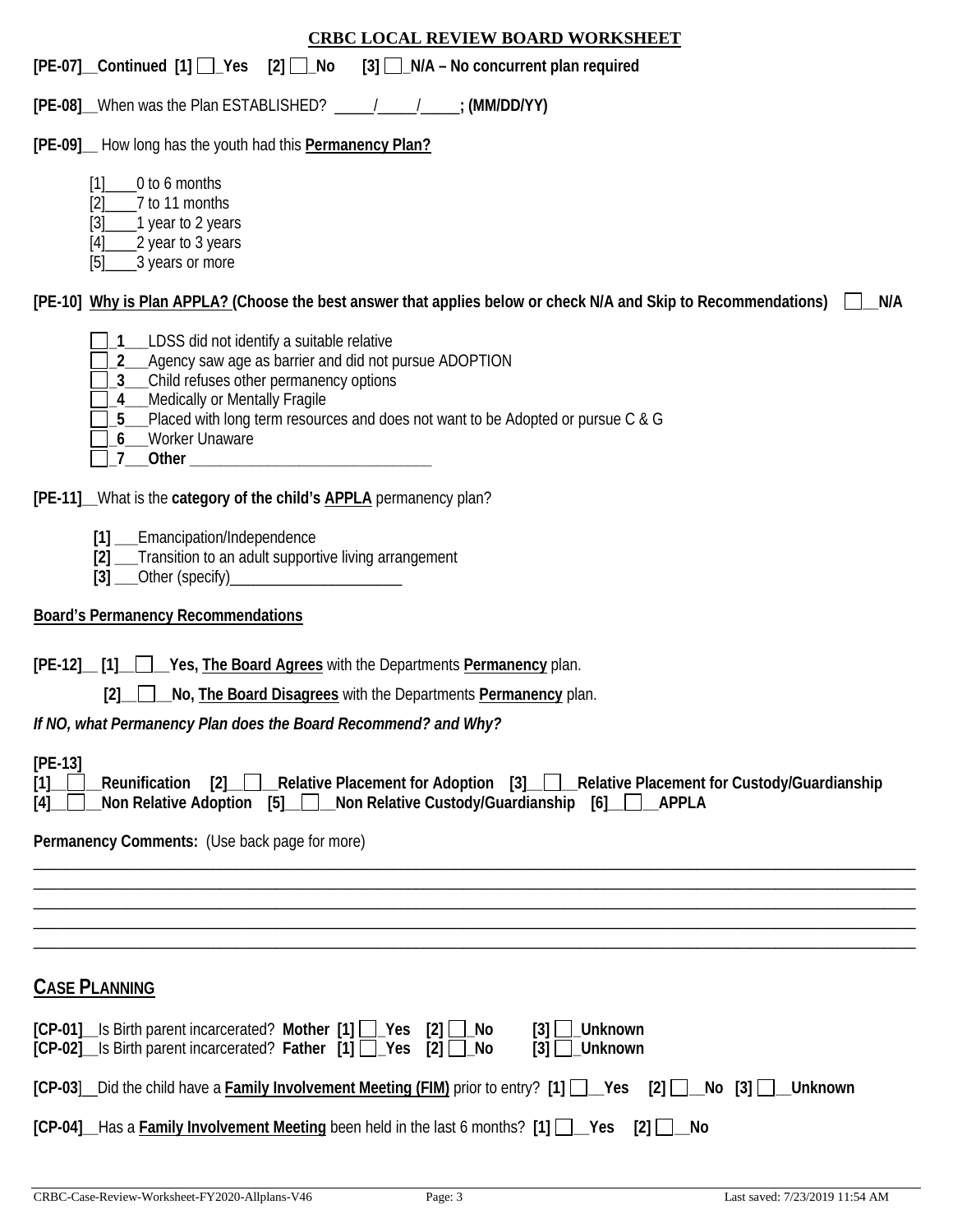| Case Planning Comments: (Use back page for more)                                                                                                                                                                                                                                                                                                             |  |  |  |  |
|--------------------------------------------------------------------------------------------------------------------------------------------------------------------------------------------------------------------------------------------------------------------------------------------------------------------------------------------------------------|--|--|--|--|
|                                                                                                                                                                                                                                                                                                                                                              |  |  |  |  |
| <b>SERVICE AGREEMENT</b>                                                                                                                                                                                                                                                                                                                                     |  |  |  |  |
| [SA-01] Is there a signed current service agreement dated within 180 days of the review?                                                                                                                                                                                                                                                                     |  |  |  |  |
| [1] Yes [2] No (Skip to SA-05) [3] N/A Post TPR child under age 14 (Skip section)                                                                                                                                                                                                                                                                            |  |  |  |  |
| If there is a signed service agreement, who SIGNED it? (Check all that apply)<br>$[SA-02]$ [1] Mother $[2]$ Father [3]<br><b>Both</b>                                                                                                                                                                                                                        |  |  |  |  |
| $[SA-03]$ $\Box$ Youth                                                                                                                                                                                                                                                                                                                                       |  |  |  |  |
| [SA-04] Caregiver                                                                                                                                                                                                                                                                                                                                            |  |  |  |  |
|                                                                                                                                                                                                                                                                                                                                                              |  |  |  |  |
| [SA-05] Date of the most recent signed service agreement _____________________(MM/DD/YYYY)                                                                                                                                                                                                                                                                   |  |  |  |  |
| [SA-06] Has anybody refused to sign the service agreement? [1] [Colleck all that apply [2] [Collect SA-10)                                                                                                                                                                                                                                                   |  |  |  |  |
| $[SA-07]$ [1] Mother $[2]$ Father $[3]$ Both                                                                                                                                                                                                                                                                                                                 |  |  |  |  |
| $[SA-08]$ $\Box$ Youth                                                                                                                                                                                                                                                                                                                                       |  |  |  |  |
| [SA-09] Caregiver                                                                                                                                                                                                                                                                                                                                            |  |  |  |  |
| [SA-10]_Have efforts been made to involve the parent/youth/caregiver in the development of the service agreement?<br>[1] Yes (Check all that apply below) [2] No (Skip to SA-14)                                                                                                                                                                             |  |  |  |  |
| $[SA-11]$ [1] Mother<br>$[2]$ $\Box$ Father $[3]$ $\Box$<br><b>Both</b>                                                                                                                                                                                                                                                                                      |  |  |  |  |
| $[SA-12]$ Youth                                                                                                                                                                                                                                                                                                                                              |  |  |  |  |
| $[SA-13]$ $\Box$ Caregiver                                                                                                                                                                                                                                                                                                                                   |  |  |  |  |
| [SA-14] Does the Board agree that the service agreement is appropriate to meet the needs of the child?<br>$[2]$ No $[3]$ N/A – No Service Agreement<br>$\begin{array}{ c c c c c } \hline \end{array}$ $\begin{array}{ c c c c c c } \hline \end{array}$ $\begin{array}{ c c c c c c } \hline \end{array}$ $\begin{array}{ c c c c c c } \hline \end{array}$ |  |  |  |  |
| Service Agreement Comments: (Use back page for more)                                                                                                                                                                                                                                                                                                         |  |  |  |  |
|                                                                                                                                                                                                                                                                                                                                                              |  |  |  |  |
| <b>Siblings</b>                                                                                                                                                                                                                                                                                                                                              |  |  |  |  |
| [SB-01] Does child/youth have siblings in care? [1] Pes [2] No (Skip to SB-05)                                                                                                                                                                                                                                                                               |  |  |  |  |
| [SB-02]_If Yes How many siblings? _____                                                                                                                                                                                                                                                                                                                      |  |  |  |  |
| [SB-03] If siblings do not reside with child/youth, have efforts been made to place siblings together?<br>$[1]$ $\Box$ Yes $[2]$ $\Box$ No (If no, explain in comments below) $[3]$ $\Box$ N/A                                                                                                                                                               |  |  |  |  |
| [SB-04]_Does child/youth have visits with siblings who do not reside with him/her?<br>$[1]$ $\Box$ Yes $[2]$ $\Box$ No (If no explain in comments below) $[3]$ $\Box$ N/A                                                                                                                                                                                    |  |  |  |  |
| [SB-05] Does child/youth have visits with siblings who are not in care?<br>[1] $\Box$ Yes [2] $\Box$ No (If no explain in comments below) [3] $\Box$ Unknown [4] $\Box$ N/A                                                                                                                                                                                  |  |  |  |  |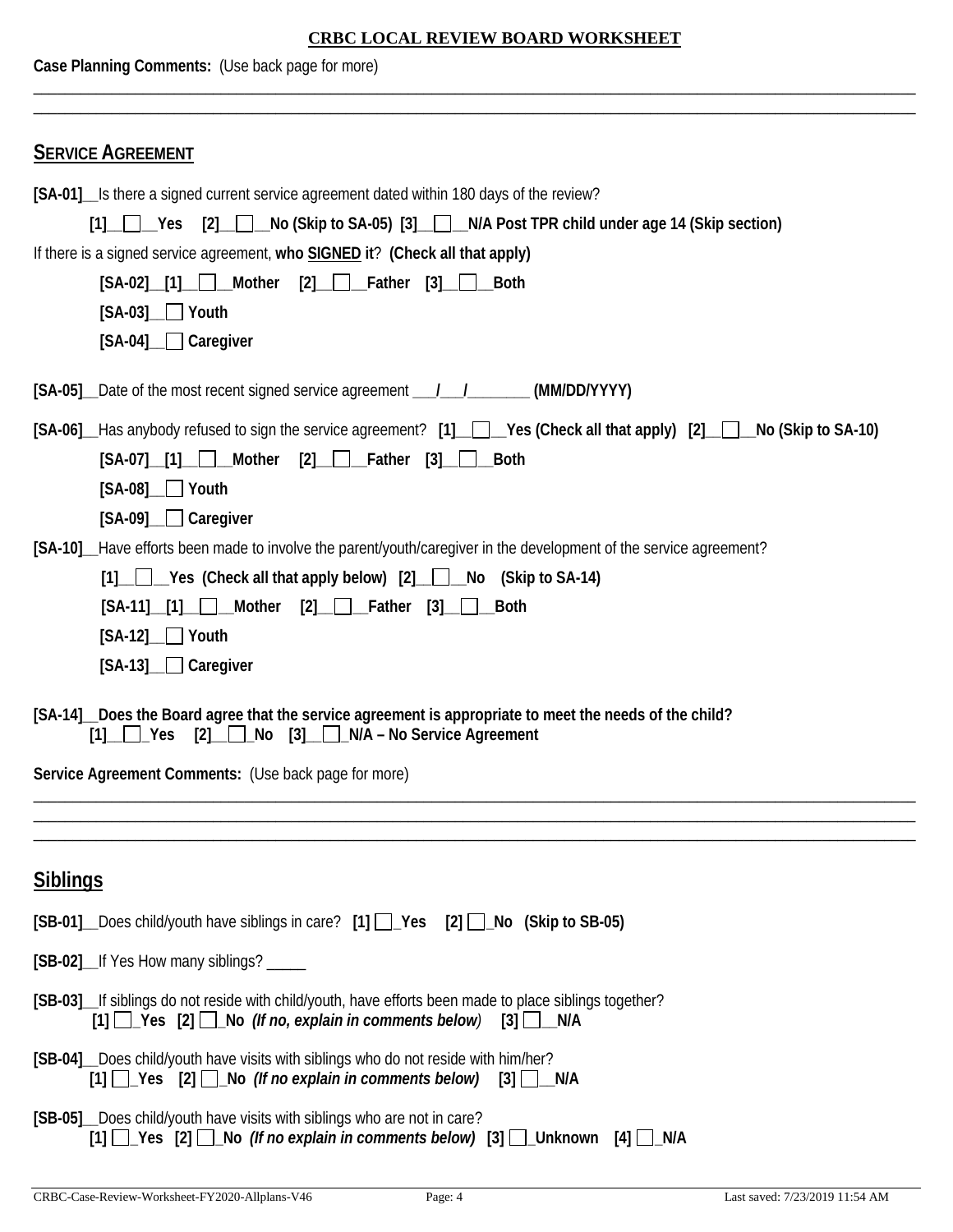\_\_\_\_\_\_\_\_\_\_\_\_\_\_\_\_\_\_\_\_\_\_\_\_\_\_\_\_\_\_\_\_\_\_\_\_\_\_\_\_\_\_\_\_\_\_\_\_\_\_\_\_\_\_\_\_\_\_\_\_\_\_\_\_\_\_\_\_\_\_\_\_\_\_\_\_\_\_\_\_\_\_\_\_\_\_\_\_\_\_\_\_\_\_\_\_\_\_\_\_\_\_\_\_\_\_\_\_\_\_\_\_\_

\_\_\_\_\_\_\_\_\_\_\_\_\_\_\_\_\_\_\_\_\_\_\_\_\_\_\_\_\_\_\_\_\_\_\_\_\_\_\_\_\_\_\_\_\_\_\_\_\_\_\_\_\_\_\_\_\_\_\_\_\_\_\_\_\_\_\_\_\_\_\_\_\_\_\_\_\_\_\_\_\_\_\_\_\_\_\_\_\_\_\_\_\_\_\_\_\_\_\_\_\_\_\_\_\_\_\_\_\_\_\_\_\_

\_\_\_\_\_\_\_\_\_\_\_\_\_\_\_\_\_\_\_\_\_\_\_\_\_\_\_\_\_\_\_\_\_\_\_\_\_\_\_\_\_\_\_\_\_\_\_\_\_\_\_\_\_\_\_\_\_\_\_\_\_\_\_\_\_\_\_\_\_\_\_\_\_\_\_\_\_\_\_\_\_\_\_\_\_\_\_\_\_\_\_\_\_\_\_\_\_\_\_\_\_\_\_\_\_\_\_\_\_\_\_\_\_

# **Living Arrangement (Unpaid Placement)**

| Code | <b>Description</b>                                                    |
|------|-----------------------------------------------------------------------|
|      |                                                                       |
| 00   | N/A                                                                   |
| 40   | College                                                               |
| 41   | <b>Correctional Institution</b>                                       |
| 42   | <b>Halfway House</b>                                                  |
| 43   | <b>Homeless Shelter</b>                                               |
| 44   | Own Home/Apartment                                                    |
| 45   | ICPC Adoptive Home (incoming) - DO NOT USE FOR Out of Home Placement  |
| 46   | ICPC Foster Home (incoming) - DO NOT USE FOR Out of Home Placement    |
| 47   | Inpatient Psychiatric Care                                            |
| 48   | Inpatient Medical Care                                                |
| 49   | <b>Job Corps</b>                                                      |
| 50   | Runway                                                                |
| 51   | Relative Home - DO NOT USE FOR Out of Home Placement                  |
| 52   | Respite Care-Not Psychiatric Respite DO NOT USE                       |
| 53   | <b>Secure Detention Facility</b>                                      |
| 54   | Father's Home - DO NOT USE FOR Out of Home Placement                  |
| 55   | Father and Stepmother/Paramour - DO NOT USE FOR Out of Home Placement |
| 56   | Mother's Home - DO NOT USE FOR Out of Home Placement                  |
| 57   | Mother and Father's Home - DO NOT USE FOR Out of Home Placement       |
| 58   | Mother and Stepfather/Paramour - DO NOT USE FOR Out of Home Placement |
| 59   | Trial Home Visit (Aftercare)                                          |
| 60   | <b>Military</b>                                                       |
| 61   | Kinship Home - Not Approved                                           |
| 62   | <b>Unapproved Living Arrangement</b>                                  |
| 99   | Other                                                                 |
|      |                                                                       |

**[LA-01]\_\_**If child is currently in a Living Arrangement, where does the child reside: *(choose one above)* **= [ \_\_\_\_\_ ]**

**[LA-02]\_\_**If OTHER, please specify: \_\_\_\_\_\_\_\_\_\_\_\_\_\_\_\_\_\_\_\_\_\_\_\_\_\_\_\_\_\_\_\_\_\_\_\_\_\_\_\_\_\_\_\_\_\_\_\_\_\_\_\_\_\_\_\_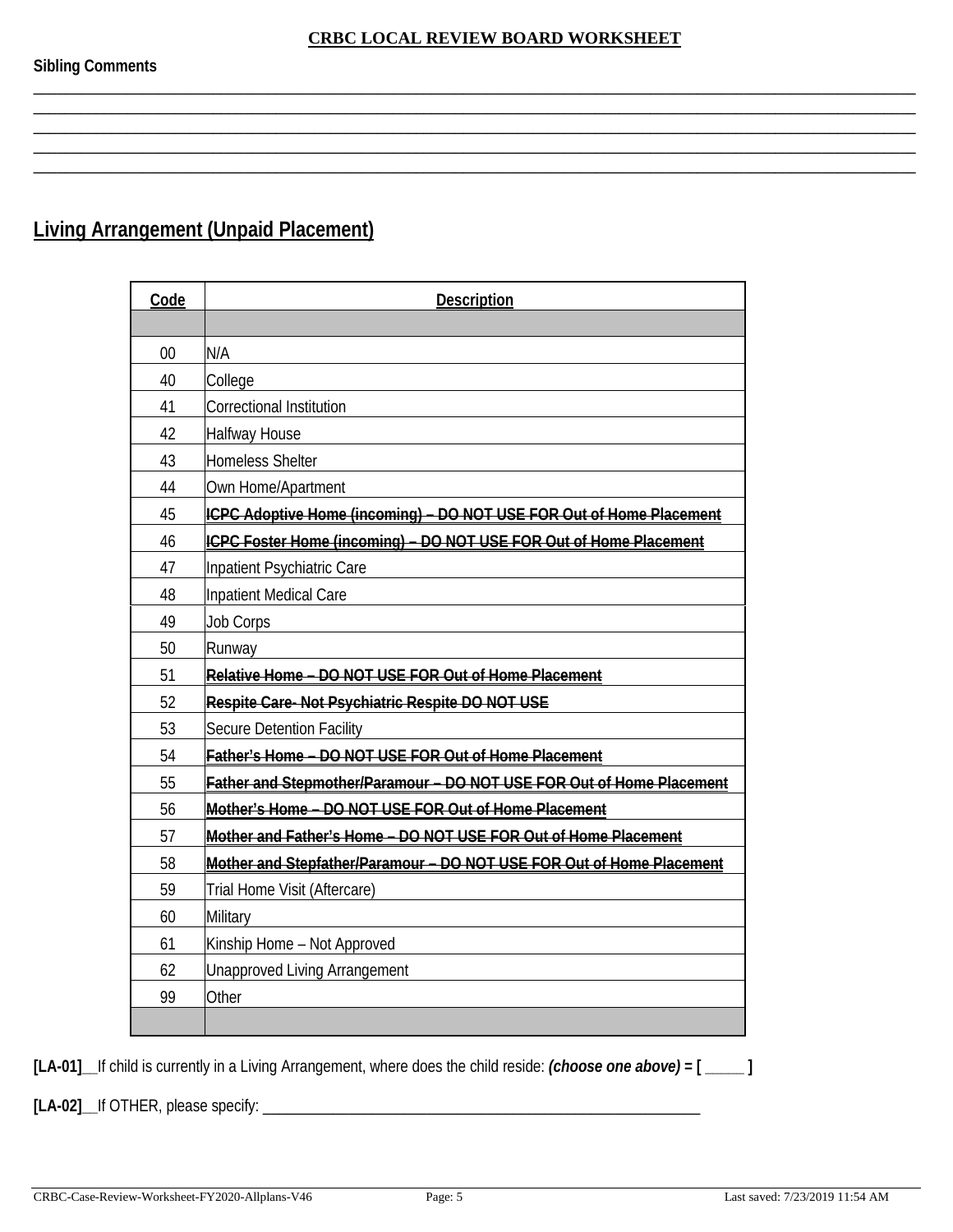# **Placement (Paid for by DSS)**

**(If child is on runaway status and the placement is still open check the appropriate category below. Use other to identify any category not listed below)**.

| [PL-01] _Child's current placement is: (choose one above) = [_____] | 41<br>42<br>43<br>44<br>45<br>46<br>47<br>48<br>49<br>57<br>58<br>59<br>00 | <b>Family Homes</b><br><b>Emergency Foster Home Care</b><br>Formal Kinship Care<br>Intermediate Foster Care<br>Pre-Finalized Adoptive Home<br><b>Refugee Child</b><br>Regular Foster Care<br>Restricted (Relative) Foster Care<br>Treatment Foster Care (Public)<br>Treatment Foster Care (Private)<br><b>SILA</b><br>Relative<br>Non-Relative<br>Own Dwelling<br><b>NONE</b> | 50<br>51<br>52<br>53<br>54<br>55<br>56<br>60<br>61<br>99 | <b>Group Homes</b><br><b>Alternative Living Units</b><br><b>Emergency Group Shelter Care</b><br><b>Residential Group Homes</b><br>Teen Mother Programs<br>Therapeutic Group Homes<br>Independent Living Residential Program<br><b>Residential Treatment Centers</b><br><b>Residential Treatment Centers</b><br>Psychiatric Respite<br>Diagnostic Center<br><b>OTHER</b> |  |
|---------------------------------------------------------------------|----------------------------------------------------------------------------|-------------------------------------------------------------------------------------------------------------------------------------------------------------------------------------------------------------------------------------------------------------------------------------------------------------------------------------------------------------------------------|----------------------------------------------------------|-------------------------------------------------------------------------------------------------------------------------------------------------------------------------------------------------------------------------------------------------------------------------------------------------------------------------------------------------------------------------|--|
|                                                                     |                                                                            |                                                                                                                                                                                                                                                                                                                                                                               |                                                          |                                                                                                                                                                                                                                                                                                                                                                         |  |
|                                                                     |                                                                            |                                                                                                                                                                                                                                                                                                                                                                               |                                                          |                                                                                                                                                                                                                                                                                                                                                                         |  |
|                                                                     |                                                                            |                                                                                                                                                                                                                                                                                                                                                                               |                                                          |                                                                                                                                                                                                                                                                                                                                                                         |  |
|                                                                     |                                                                            |                                                                                                                                                                                                                                                                                                                                                                               |                                                          |                                                                                                                                                                                                                                                                                                                                                                         |  |
|                                                                     |                                                                            |                                                                                                                                                                                                                                                                                                                                                                               |                                                          |                                                                                                                                                                                                                                                                                                                                                                         |  |
|                                                                     |                                                                            |                                                                                                                                                                                                                                                                                                                                                                               |                                                          |                                                                                                                                                                                                                                                                                                                                                                         |  |
|                                                                     |                                                                            |                                                                                                                                                                                                                                                                                                                                                                               |                                                          |                                                                                                                                                                                                                                                                                                                                                                         |  |
|                                                                     |                                                                            |                                                                                                                                                                                                                                                                                                                                                                               |                                                          |                                                                                                                                                                                                                                                                                                                                                                         |  |
|                                                                     |                                                                            |                                                                                                                                                                                                                                                                                                                                                                               |                                                          |                                                                                                                                                                                                                                                                                                                                                                         |  |
|                                                                     |                                                                            |                                                                                                                                                                                                                                                                                                                                                                               |                                                          |                                                                                                                                                                                                                                                                                                                                                                         |  |
|                                                                     |                                                                            |                                                                                                                                                                                                                                                                                                                                                                               |                                                          |                                                                                                                                                                                                                                                                                                                                                                         |  |
|                                                                     |                                                                            |                                                                                                                                                                                                                                                                                                                                                                               |                                                          |                                                                                                                                                                                                                                                                                                                                                                         |  |
|                                                                     |                                                                            |                                                                                                                                                                                                                                                                                                                                                                               |                                                          |                                                                                                                                                                                                                                                                                                                                                                         |  |
|                                                                     |                                                                            |                                                                                                                                                                                                                                                                                                                                                                               |                                                          |                                                                                                                                                                                                                                                                                                                                                                         |  |
|                                                                     |                                                                            |                                                                                                                                                                                                                                                                                                                                                                               |                                                          |                                                                                                                                                                                                                                                                                                                                                                         |  |
|                                                                     |                                                                            |                                                                                                                                                                                                                                                                                                                                                                               |                                                          |                                                                                                                                                                                                                                                                                                                                                                         |  |
|                                                                     |                                                                            |                                                                                                                                                                                                                                                                                                                                                                               |                                                          |                                                                                                                                                                                                                                                                                                                                                                         |  |
|                                                                     |                                                                            |                                                                                                                                                                                                                                                                                                                                                                               |                                                          |                                                                                                                                                                                                                                                                                                                                                                         |  |
|                                                                     |                                                                            | [PL-02]__If OTHER, please specify: ________<br>[PL-03]_ls child/youth placed in their home jurisdiction? [1] □_Yes<br>[PL-04] If NO above, what is the 2 digit jurisdiction placed in? [                                                                                                                                                                                      |                                                          | $[2]$ $\Box$ No<br>$[3]$ $\Box$ N/A (Not in Placement)<br>] or Out-of-State Abbreviation [                                                                                                                                                                                                                                                                              |  |
| <b>Board's Placement Recommendations</b>                            |                                                                            |                                                                                                                                                                                                                                                                                                                                                                               |                                                          |                                                                                                                                                                                                                                                                                                                                                                         |  |
| $[PL-05]$ $[1]$<br>[2]                                              |                                                                            | The Board Agrees with the Departments Placement plan.<br>The Board Disagrees with the Departments Placement plan.<br>If NO, what Placement Plan does the Board Recommend? and Why?                                                                                                                                                                                            |                                                          |                                                                                                                                                                                                                                                                                                                                                                         |  |
|                                                                     |                                                                            |                                                                                                                                                                                                                                                                                                                                                                               |                                                          |                                                                                                                                                                                                                                                                                                                                                                         |  |
|                                                                     | [PL-06] (Choose Placement Code from Placement Table) [                     |                                                                                                                                                                                                                                                                                                                                                                               |                                                          |                                                                                                                                                                                                                                                                                                                                                                         |  |
|                                                                     |                                                                            |                                                                                                                                                                                                                                                                                                                                                                               |                                                          |                                                                                                                                                                                                                                                                                                                                                                         |  |
|                                                                     |                                                                            |                                                                                                                                                                                                                                                                                                                                                                               |                                                          |                                                                                                                                                                                                                                                                                                                                                                         |  |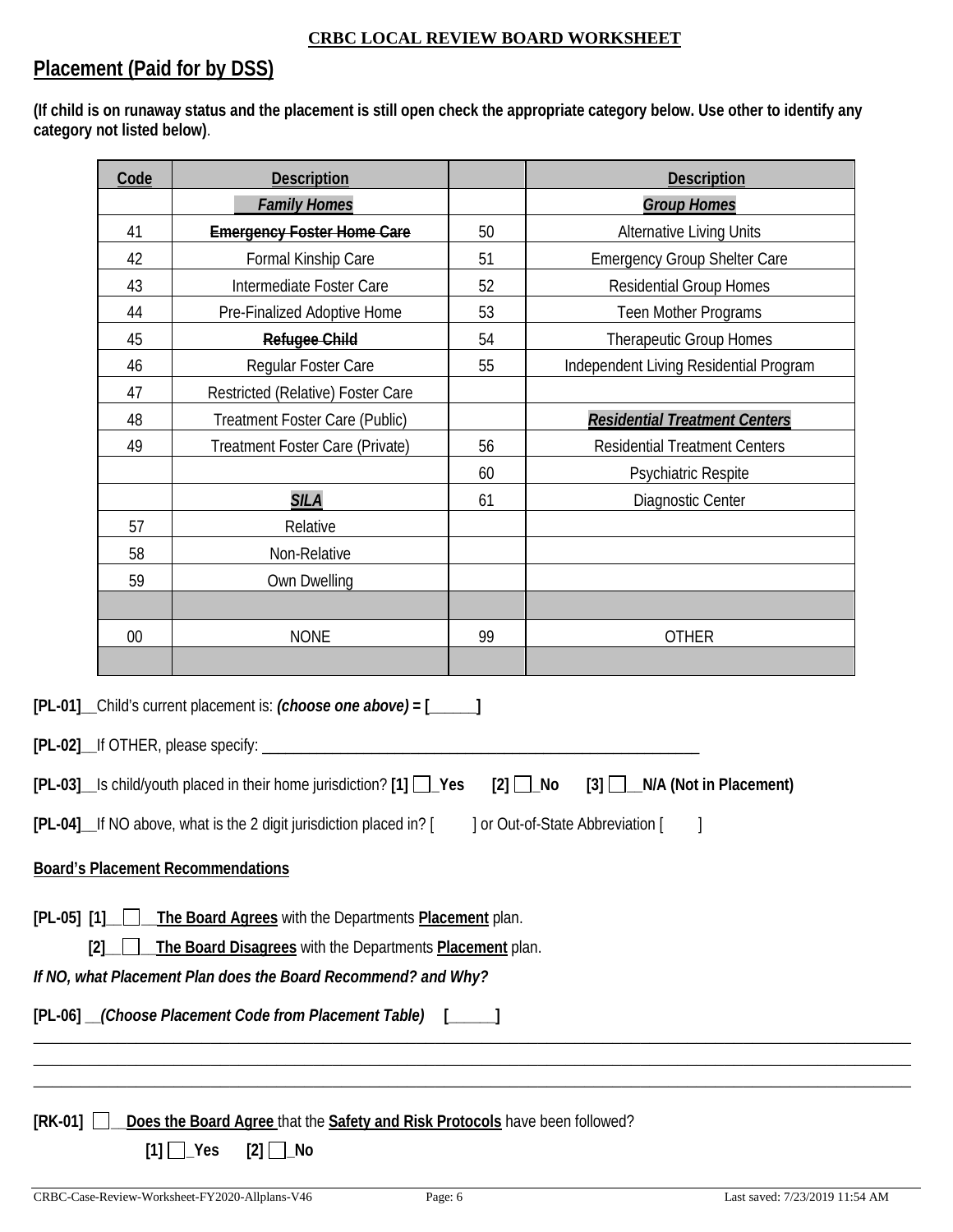# **Placement Stability (Placement Change within Last 12 months)**

| [PS-00] Was there a placement change within the last 12 months? [1] Ves [2] D No (Skip Section, goto Child Visits)                                                                                                                                                                                                                                                                                                                                                                                                                                                                       |
|------------------------------------------------------------------------------------------------------------------------------------------------------------------------------------------------------------------------------------------------------------------------------------------------------------------------------------------------------------------------------------------------------------------------------------------------------------------------------------------------------------------------------------------------------------------------------------------|
| [PS-01] How many placement changes has the child/youth had in the last 12 months? 1<br>2<br>4 or more                                                                                                                                                                                                                                                                                                                                                                                                                                                                                    |
| [PS-02] __ Did Family Involvement Meeting (FIM) take place with the most recent placement change?<br>$[1]$ $\Box$ Yes $[2]$ $\Box$ No $[3]$ $\Box$ Unknown                                                                                                                                                                                                                                                                                                                                                                                                                               |
| [PS-03] For the most recent placement change, indicate the level of care for the new placement.<br>[1]<br>Less restrictive level of care.<br>More restrictive level of care.<br>[2]<br>Same level of care.<br>$[3]$<br>Unknown, information not available should be selected if there is not enough information in the case file, or review.<br>[4]<br>participants in attendance do not have sufficient information to allow for an answer.<br>N/A - Child on runaway<br>$[5]$ $\Box$                                                                                                   |
| [PS-04] If the most recent placement change occurred for a positive reason, please indicate the primary reason below.<br>_Transition towards Permanency Goal.<br>$[1]$ $\Box$<br>Placement with Relatives.<br>[2]<br>Placement with Siblings.<br>$[3]$<br>N/A, move did not occur for a positive reason.<br>[4]                                                                                                                                                                                                                                                                          |
| [PS-05] If the child's most recent placement change was primarily related to provider specific issues, please indicate the primary<br>issue below.                                                                                                                                                                                                                                                                                                                                                                                                                                       |
| Provider home closed.<br>$\lceil 1 \rceil$<br>$[2]$<br>Provider request (due to issues unrelated to the child).<br>$[3]$<br>Allegation of Provider Abuse/Neglect.<br>Founded incident of provider abuse/neglect.<br>$[4]$<br>Incompatible match between youth and provider.<br>$[5]$<br>N/A, placement change was not due to a provider specific issue.<br>[6]<br>Unknown, information not available should be selected if there is not enough information in the case file, or review<br>$[7]$<br>participants in attendance do not have sufficient information to allow for an answer. |
| [PS-06] If the child's most recent placement change was primarily related to the child's specific issues, please indicate the primary issue<br>below.                                                                                                                                                                                                                                                                                                                                                                                                                                    |
| Behavioral<br>$[1]$<br>$[2]$<br>Health<br>Threats of Harm to Self or Others<br>$[3]$<br>Sexualized<br>$[4]$<br>$[5]$<br>Delinquent Behavior<br>Runaway<br>[6]<br>Hospitalization<br>$[7]$                                                                                                                                                                                                                                                                                                                                                                                                |

- [8]  $\Box$  Child requested removal.
- $[9]$   $\Box$  Other (specify)
- [10]  $\Box$  N/A, most recent placement change was unrelated to any specific behavior on the part of the child.

[11] Unknown information not available should be selected if there is not enough information in the case file, or review participants in attendance do not have sufficient information to allow for an answer.

**[PS-07]\_\_**While the child/youth was in the placement from which they were moved, were **placement specific services provided, adequate to support the provider?** (e.g., transportation, respite care, foster family counseling)?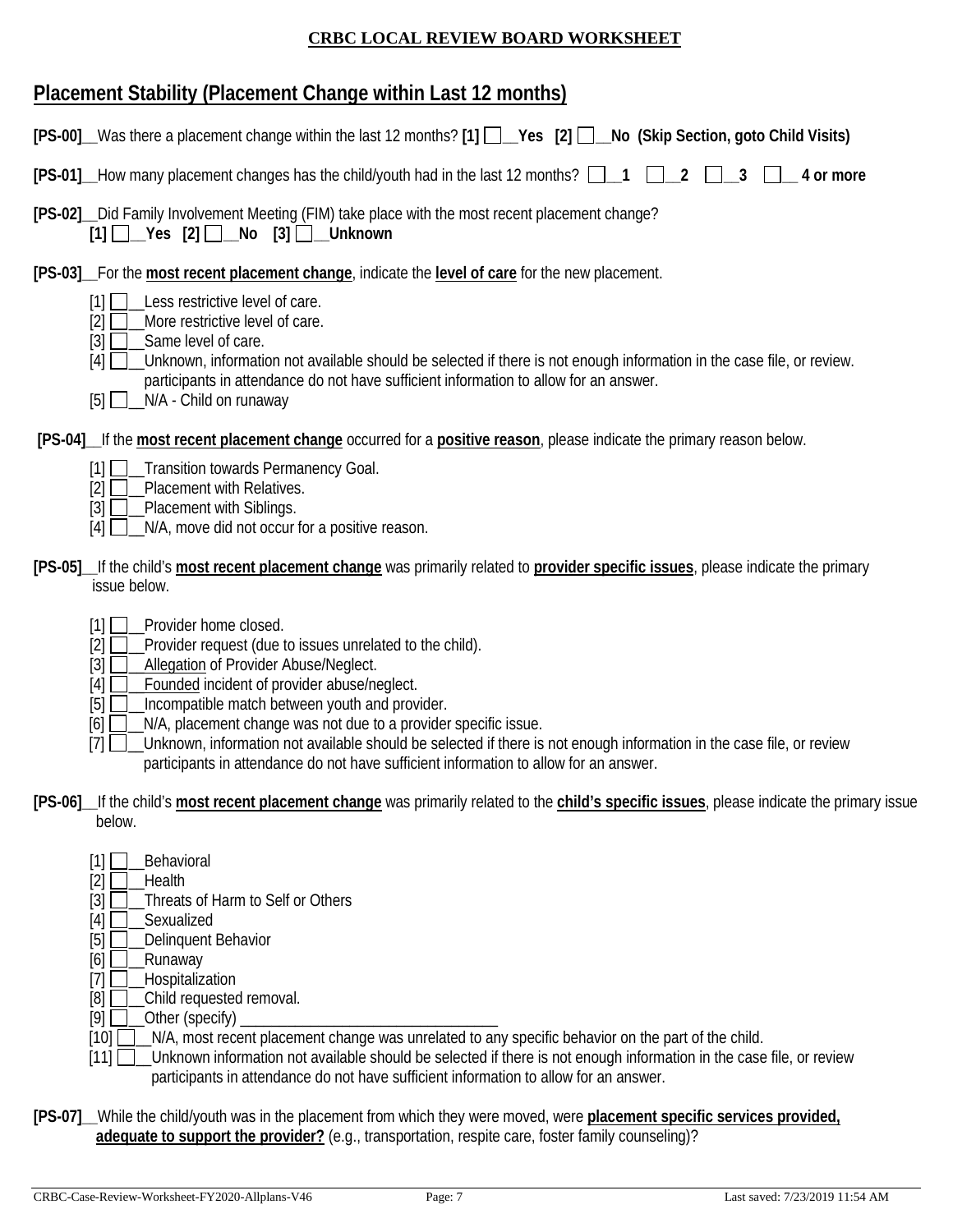$[1]$  | Yes

 $[2]$  No

 $[3]$   $\Box$  N/A, placement was from a shelter or temporary placement setting.

 $[4]$  Unknown information not available should be selected if there is not enough information in the case file, or review participants in attendance do not have sufficient information to allow for an answer.

**[PS-08]\_\_**For the **current placement**, is there information that indicates a **match between the child's needs and the provider's ability** to meet those needs?

|  | ⊃כ |
|--|----|
|  |    |

 $[3]$   $\Box$   $\Box$  N/A – Runaway, SILA or Living Arrangement.

 $[4]$  Unknown information not available should be selected if there is not enough information in the case file, or review participants in attendance do not have sufficient information to allow for an answer.

# **Child Visits**

**[CH-01]\_\_** Is the child having visits with parents? **[1] \_\_Yes [2] \_\_No (why? in comments)**

**[CH-02]\_\_** Is the child having visits with relatives? **[1] \_\_Yes [2] \_\_No (why? in comments)**

## **If NO to [CH-01] and [CH-02] above SKIP Section**

Frequency of the child's visits?

- [ 0 ]\_\_\_Daily
- [1] Once a week

[ 2 ] More than once a week

- [3] Once a month
- [4] More than once a month
- [ 5 ] Quarterly
- [6] LDSS reports visits but it is undocumented (also for Unknown)

## **Use Frequency of the child visit codes ABOVE for [CH-03] & [CH-04]**

**[CH-03]\_\_**Visit with Parent [\_\_\_\_\_] **[CH-04]**\_\_Visit with Relative [\_\_\_\_\_]

- **[CH-05]\_\_**Are child visits supervised or unsupervised with **PARENT? [1] \_\_Supervised [2] \_\_Unsupervised**
- **[CH-06]\_\_**Are child visits supervised or unsupervised with **RELATIVE? [1] \_\_Supervised [2] \_\_Unsupervised**
- **[CH-07]\_\_**If visits with Parent are supervised who is supervising?
	- [1] **\_\_\_ LDSS Agency Representative**
	- [2]  $\Box$  Other Agency Representative
	- [3] **Quart Appointed Representative**
	- [4] **L\_J\_\_** Biological Family Member
	- [5] **\_\_\_** CASA
	- $[6]$  Foster Parent
	- $[7]$   $\Box$  Other\_
	- $[8]$  Therapist

**[CH-08]\_\_**If visits with Relative are supervised who is supervising?

- [1] **Q\_ LDSS Agency Representative**
- [2]  $\Box$  Other Agency Representative
- [3] **Quart Appointed Representative**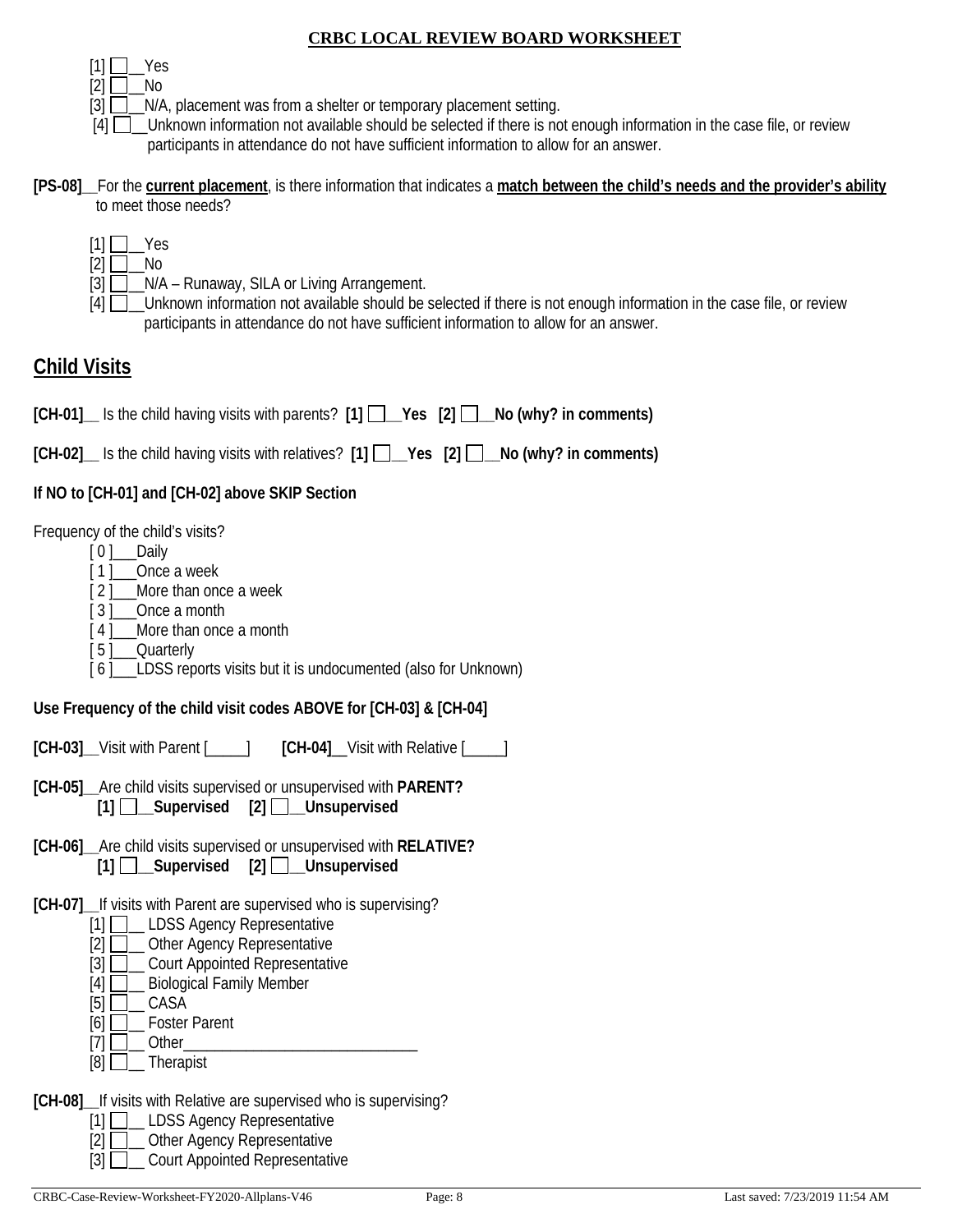|  | <b>CRBC LOCAL REVIEW BOARD WORKSHEET</b> |
|--|------------------------------------------|
|  |                                          |

| <b>Biological Family Member</b><br>$[4]$<br>[5]<br>CASA<br>[6]<br><b>Foster Parent</b><br>$[7]$<br>Other                                                                                                                                                                                                                                                                                                                          |
|-----------------------------------------------------------------------------------------------------------------------------------------------------------------------------------------------------------------------------------------------------------------------------------------------------------------------------------------------------------------------------------------------------------------------------------|
| [CH-09] Where do PARENT visits occur?<br>$[1]$<br><b>Parent Home</b><br><b>Visitation Center/LDSS</b><br>[2]<br>$[3]$<br>_Public Area (i.e. park, restaurant)<br>Child's Placement<br>[4]<br>[5]<br>Other and the contract of the contract of the contract of the contract of the contract of the contract of the contract of the contract of the contract of the contract of the contract of the contract of the contract of the |
| [CH-10] Where do RELATIVE visits occur?<br>[1] Relative Home<br><b>Visitation Center/LDSS</b><br>[2]<br>$[3]$<br>_Public Area (i.e. park, restaurant)<br>Child's Placement<br>$[4]$<br>$\lceil 5 \rceil$                                                                                                                                                                                                                          |
| [CH-11] Do the visits between the child and parent include overnight visits?<br>$[1]$ $\Box$ Yes $[2]$ $\Box$ No (If no, why in comments?) [3] $\Box$ Unknown                                                                                                                                                                                                                                                                     |
| [CH-12] Do the visits between the child and relative include overnight visits?<br>[1] Ves [2] No (If no, why in comments?) [3] Unknown                                                                                                                                                                                                                                                                                            |
|                                                                                                                                                                                                                                                                                                                                                                                                                                   |
|                                                                                                                                                                                                                                                                                                                                                                                                                                   |
| <b>Health and Mental Health (At the Time of the Review)</b>                                                                                                                                                                                                                                                                                                                                                                       |
| [HM-00]_Does child/youth have documented Developmental or other Special Needs? [1] [Cases<br>[2]<br>_No                                                                                                                                                                                                                                                                                                                           |
| [HM-01] (Physical) Does the child/youth have a documented current physical? [1] [ Yes<br>$[2]$ $\Box$ No                                                                                                                                                                                                                                                                                                                          |
| $[HM-02]$ (Vision) Does the child/youth have a documented current vision exam? $[1]$ $\Box$ Yes<br>$[2]$ $\Box$ No                                                                                                                                                                                                                                                                                                                |
| $[HM-03]$ (Dental) Does the child/youth have a documented current dental exam? $[1]$ $\Box$ Yes<br>$[2]$ Mo<br>$[3]$ $\Box$ N/A (if under age 2)                                                                                                                                                                                                                                                                                  |
| [HM-04]__Has the local department ensured that appropriate follow-up occurred on all health concerns noted by physician?<br>[2] $□$ _No<br>$[1]$ $\Box$ Yes<br>$[3]$ $\Box$ N/A                                                                                                                                                                                                                                                   |
| [HM-05] Does child/youth have documented Completed Medical Records? [1] [ Yes<br>$\lceil 2 \rceil$<br>$\Box$ No                                                                                                                                                                                                                                                                                                                   |
| [HM-06] Does the child/youth take any <b>Prescription Medications</b> ? [1] Pes<br>$[2]$ $\Box$ No                                                                                                                                                                                                                                                                                                                                |
| [HM-07] If YES, is the medication being monitored regularly? [1] Pes<br>$[3]$ $\Box$ N/A<br>$[2]$ $\Box$ No                                                                                                                                                                                                                                                                                                                       |
| [HM-08] Does child/youth take any <b>Psychotropic Medication</b> ? [1] Pes<br>$[2]$ $\Box$ No                                                                                                                                                                                                                                                                                                                                     |
| $[HM-09]$ If YES, is the medication being monitored at least quarterly? $[1]$ $\Box$ Yes<br>$[2]$ $\Box$ No<br>$[3]$ $\Box$ N/A                                                                                                                                                                                                                                                                                                   |
| [HM-10] Has the child/youth refused to take <b>Prescribed Medication</b> ? [1] Ves<br>$[2]$ $\Box$ No<br>$[3]$ $\Box$ N/A                                                                                                                                                                                                                                                                                                         |
| _Does the child/youth have a Mental Health Issue ? [1] □_Yes<br>$[HM-11]$<br>[2]<br>_No                                                                                                                                                                                                                                                                                                                                           |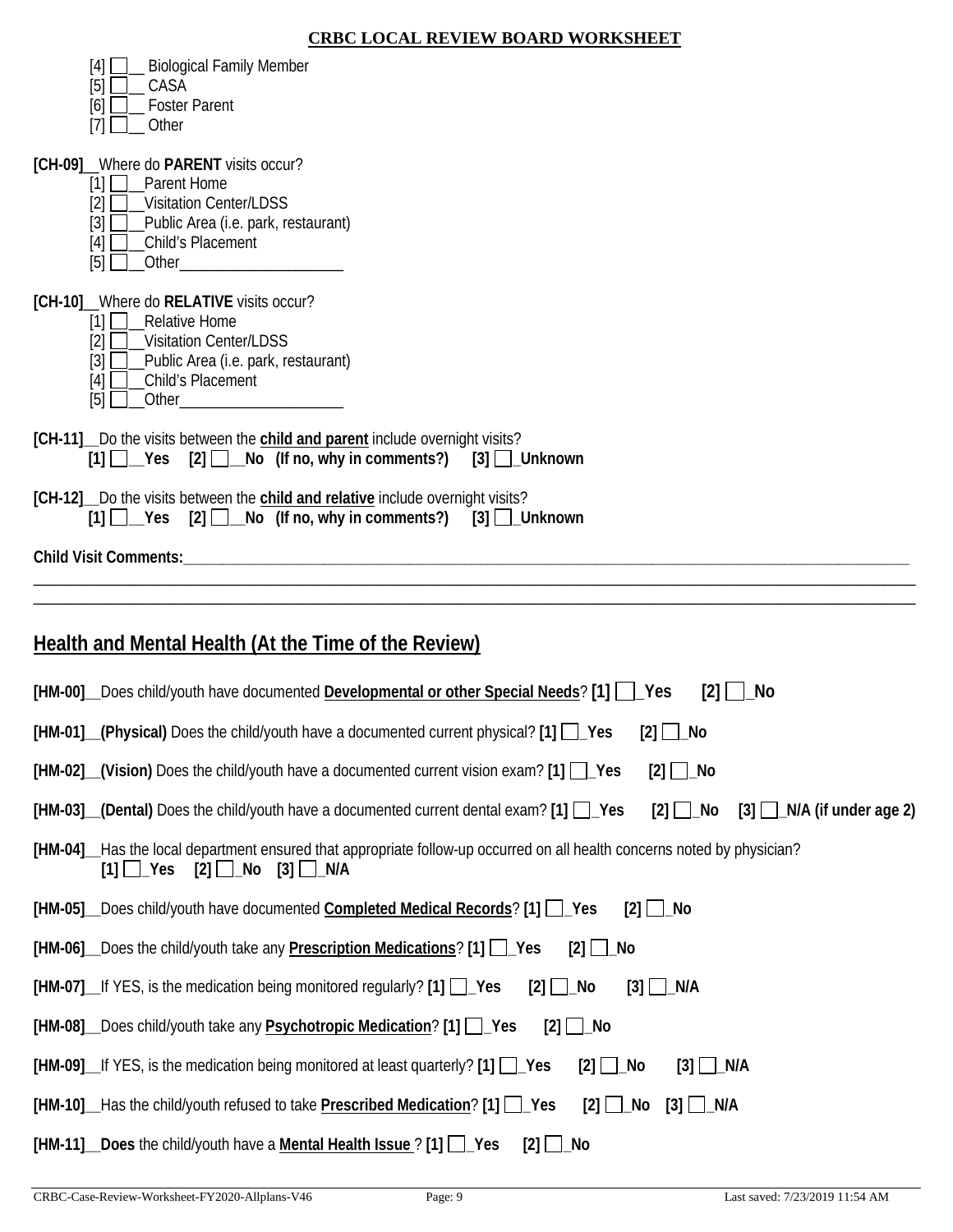| <b>CRBC LOCAL REVIEW BOARD WORKSHEET</b>                                                                                                                                                                                                                      |
|---------------------------------------------------------------------------------------------------------------------------------------------------------------------------------------------------------------------------------------------------------------|
| [HM-12] _Does the child/youth have a Mental Health Diagnosis ? [1] ] _Yes<br>$[2]$ $\Box$ No                                                                                                                                                                  |
| [HM-13] Does Local Board Agree that Mental Health Issues are being addressed? [1] [ Yes<br>$[2]$ $\Box$ No<br>$\lceil 3 \rceil$ $\lfloor N/A \rfloor$                                                                                                         |
| [HM-14] lf child/youth has a [1] Mental Health Issue and is [2] Transitioning out of care do they have an [3] Identified plan to obtain<br>services in the adult mental health care system? [1] $\Box$ Yes (all) [2] $\Box$ No-Identified Plan<br>$[3]$ N/A   |
| [HM-15] Does child/youth have Substance Abuse problems? [1] Pes<br>$[2]$ No                                                                                                                                                                                   |
| [HM-16] Does Local Board Agree that Substance Abuse needs are being addressed? [1] [ Yes<br>$[2]$ $\Box$ No<br>$[3]$ $\Box$ N/A                                                                                                                               |
| [HM-17] Does the child/youth have any <b>Behavioral Issues</b> ? [1] Pes<br>$[2]$ $\Box$ No                                                                                                                                                                   |
| [HM-18] Does Local Board Agree that <b>Behavioral Issues</b> are being addressed? [1] [ Cass<br>$[2]$ No<br>$[3]$ $\Box$ N/A                                                                                                                                  |
| [HM-19] __ Has the child/youth refused to comply with <b>Standard Health Exams</b> ? [1] ___ Yes<br>$[2]$ $\Box$ No                                                                                                                                           |
| [HM-20] Does Local Board Agree that Health Needs are being met? [1] \[ Yes<br>$[2]$   $\lfloor$ No                                                                                                                                                            |
| Health/Mental Health Comments: (Use back page for more)                                                                                                                                                                                                       |
|                                                                                                                                                                                                                                                               |
|                                                                                                                                                                                                                                                               |
| <b>Education</b>                                                                                                                                                                                                                                              |
| [ED-01] Is child/youth enrolled in school or other educational/vocational program?                                                                                                                                                                            |
| □ Yes (choose below, then SKIP to [ED-03])<br>Pre-K thru 12 grade<br>$\lceil 1 \rceil$<br><b>Enrolled in GED program</b><br>[3]<br>_College<br>$[4]$ $\Box$ Trade School                                                                                      |
| [ED-02] Is child/youth enrolled in school or other educational/vocational program?<br>□ NO (choose why below, then SKIP to [ED-13])<br>[1] No, graduated high school/GED<br>No, refused to attend school<br>[2]<br>$[3]$ $\Box$ No, under age (under 5 years) |
| [ED-03] Does child/youth have a 504 plan or IEP? [1] Pes<br>$[2]$ No (SKIP to $[ED-05]$ )                                                                                                                                                                     |
| [ED-04] If YES above, is there a copy in the child's/youth's record? [1] \ \ Yes<br>$[2]$ $\Box$ No                                                                                                                                                           |

|  |  | [ED-06] S there a current progress report/report card available for review? [1] [ Ses [2] [ Secult 2] |  |
|--|--|-------------------------------------------------------------------------------------------------------|--|
|--|--|-------------------------------------------------------------------------------------------------------|--|

|  |                                                                              |  | [ED-07] Does child/youth have concrete plans for <b>postsecondary education</b> ? (17 & older, i.e. college, trade school, etc.) |
|--|------------------------------------------------------------------------------|--|----------------------------------------------------------------------------------------------------------------------------------|
|  | $[1]$ $\Box$ Yes $[2]$ $\Box$ No $[3]$ $\Box$ N/A due to age (SKIP to ED-12) |  |                                                                                                                                  |

|  |  | [ED-08]_If child/youth is pursing Higher education did they apply for FAFSA? |  |
|--|--|------------------------------------------------------------------------------|--|
|  |  | [1] Ves [2] No [3] Not Pursuing Higher Education                             |  |

| [ED-09] Was child/youth referred for an ETV Grant? |                                                   |  |  |
|----------------------------------------------------|---------------------------------------------------|--|--|
|                                                    | $[1]$ $\Box$ Yes $[2]$ $\Box$ No $[3]$ $\Box$ N/A |  |  |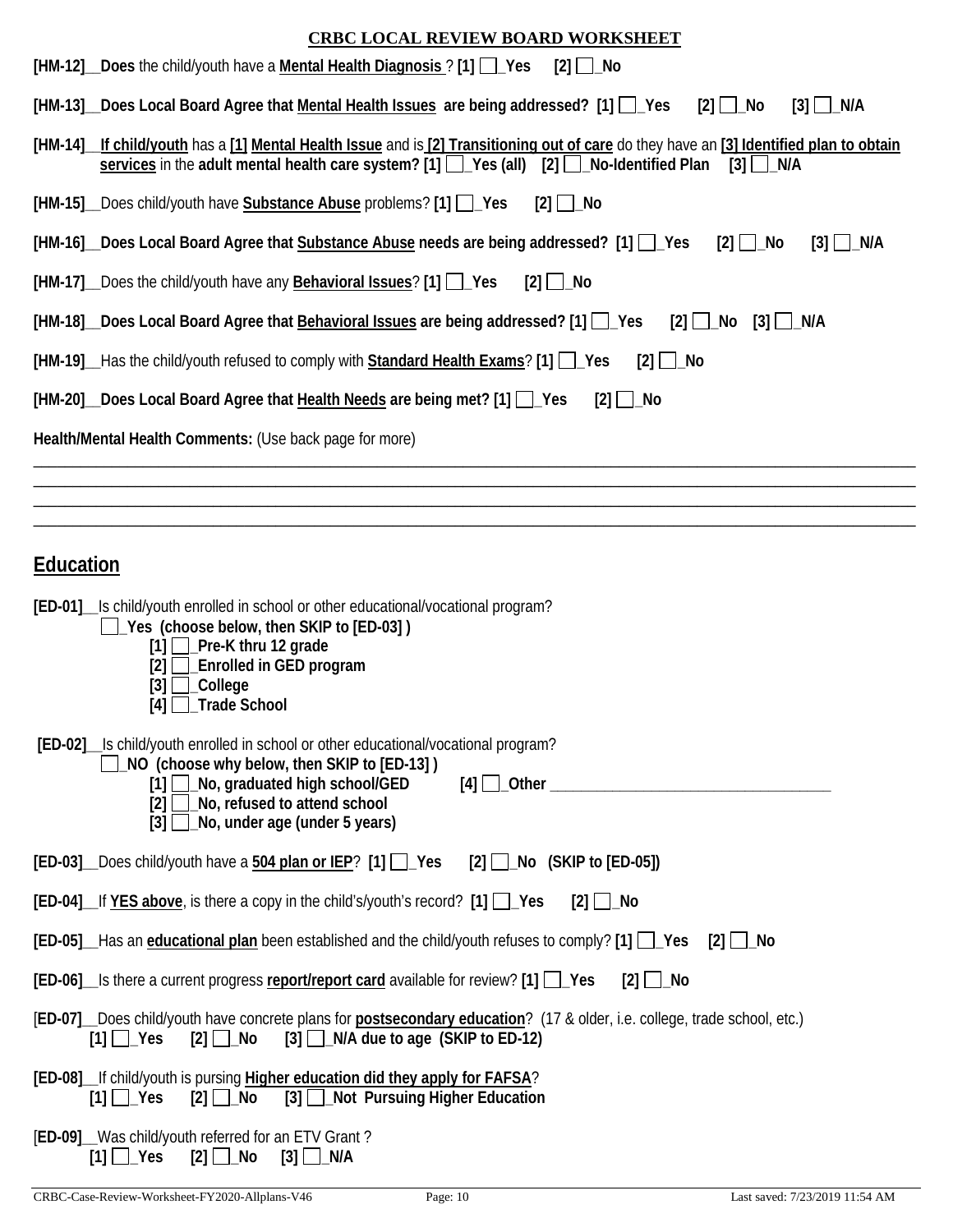|  |  |                                                            | [ED-10] Is there a transition plan for child/youth with specific educational goals and financial assistance goals? |  |
|--|--|------------------------------------------------------------|--------------------------------------------------------------------------------------------------------------------|--|
|  |  | $[1]$ $\bigcap$ Yes $[2]$ $\bigcap$ No $[3]$ $\bigcap$ N/A |                                                                                                                    |  |

- **[ED-11]**\_\_Has child/youth made use of postsecondary supportive services? **(17 & OLDER, I.E. COLLEGE, TRADE SCHOOL, ETC.)**  $[2] \square$  No  $[3] \square$  N/A
- **[ED-12]\_\_**If child/youth is **DISABLED** and exiting school are they aware of and engaged with community supports?  $[1]$   $\bigcup$   $Yes$   $[2]$   $\bigcup$   $No$   $[3]$   $\bigcup$   $N/A$ **(If NO above, Enter REASON in Comments below)**
- **[ED-13]\_\_Does Local Board Agree that child/youth is being appropriately prepared to meet educational goals?**   $[1]$   $\Box$  Yes  $[2]$   $\Box$  No  $[3]$   $\Box$  N/A due to ED-02 above

**\_\_\_\_\_\_\_\_\_\_\_\_\_\_\_\_\_\_\_\_\_\_\_\_\_\_\_\_\_\_\_\_\_\_\_\_\_\_\_\_\_\_\_\_\_\_\_\_\_\_\_\_\_\_\_\_\_\_\_\_\_\_\_\_\_\_\_\_\_\_\_\_\_\_\_\_\_\_\_\_\_\_\_\_\_\_\_\_\_\_\_\_\_\_\_\_\_\_\_\_\_\_\_\_\_\_\_\_\_\_\_ \_\_\_\_\_\_\_\_\_\_\_\_\_\_\_\_\_\_\_\_\_\_\_\_\_\_\_\_\_\_\_\_\_\_\_\_\_\_\_\_\_\_\_\_\_\_\_\_\_\_\_\_\_\_\_\_\_\_\_\_\_\_\_\_\_\_\_\_\_\_\_\_\_\_\_\_\_\_\_\_\_\_\_\_\_\_\_\_\_\_\_\_\_\_\_\_\_\_\_\_\_\_\_\_\_\_\_\_\_\_\_**

**Education Comments:\_\_\_\_\_\_\_\_\_\_\_\_\_\_\_\_\_\_\_\_\_\_\_\_\_\_\_\_\_\_\_\_\_\_\_\_\_\_\_\_\_\_\_\_\_\_\_\_\_\_\_\_\_\_\_\_\_\_\_\_\_\_\_\_\_\_\_\_\_\_\_\_\_\_\_\_\_\_\_\_\_\_\_\_\_\_\_\_\_\_\_\_**

**Ready By 21** 

|  | [RD-01] (Is Child 14 years old and older?) [1] Pes [2] No (SKIP to COURT) |  |  |  |
|--|---------------------------------------------------------------------------|--|--|--|
|--|---------------------------------------------------------------------------|--|--|--|

## **Independent Living Services (age 14 and older)**

| Code | <b>Description</b>               |
|------|----------------------------------|
|      | Yes                              |
| 2    | No (specify why in comments)     |
| 3    | No, Medically Fragile            |
|      | No, Mental Health Reasons        |
| 5    | No, in Juvenile Justice Facility |
| 6    | No, in Correctional Facility     |
|      | :דר\                             |

**[IL-01]\_\_**Is youth receiving appropriate services to adequately prepare for independent living when he/she leaves out-of-home care? **[\_\_\_\_] (Use the codes above)**

|  |  | [IL-02] Has the youth completed a Life Skills Assessment for successful transition to adulthood? [] (Use the codes above) |  |  |
|--|--|---------------------------------------------------------------------------------------------------------------------------|--|--|
|--|--|---------------------------------------------------------------------------------------------------------------------------|--|--|

| [IL-03] Is youth receiving required Independent Living Skills? [1812] (Use the codes above) |  |
|---------------------------------------------------------------------------------------------|--|
|---------------------------------------------------------------------------------------------|--|

|  | [IL-04] __ Does Board agree that youth is receiving appropriate Independent Living Skills? [1] __ ___ Yes [2] __ __ __ No [3] __ __ N/A - why |  |  |  |  |  |  |  |  |
|--|-----------------------------------------------------------------------------------------------------------------------------------------------|--|--|--|--|--|--|--|--|
|--|-----------------------------------------------------------------------------------------------------------------------------------------------|--|--|--|--|--|--|--|--|

\_\_\_\_\_\_\_\_\_\_\_\_\_\_\_\_\_\_\_\_\_\_\_\_\_\_\_\_\_\_\_\_\_\_\_\_\_\_\_\_\_\_\_\_\_\_\_\_\_\_\_\_\_\_\_\_\_\_\_\_\_\_\_\_\_\_\_\_\_\_\_\_\_\_\_\_\_\_\_\_\_\_\_\_\_\_\_\_\_\_\_\_\_\_\_\_\_\_\_\_\_\_\_\_\_\_\_\_\_\_\_\_\_ \_\_\_\_\_\_\_\_\_\_\_\_\_\_\_\_\_\_\_\_\_\_\_\_\_\_\_\_\_\_\_\_\_\_\_\_\_\_\_\_\_\_\_\_\_\_\_\_\_\_\_\_\_\_\_\_\_\_\_\_\_\_\_\_\_\_\_\_\_\_\_\_\_\_\_\_\_\_\_\_\_\_\_\_\_\_\_\_\_\_\_\_\_\_\_\_\_\_\_\_\_\_\_\_\_\_\_\_\_\_\_\_\_ \_\_\_\_\_\_\_\_\_\_\_\_\_\_\_\_\_\_\_\_\_\_\_\_\_\_\_\_\_\_\_\_\_\_\_\_\_\_\_\_\_\_\_\_\_\_\_\_\_\_\_\_\_\_\_\_\_\_\_\_\_\_\_\_\_\_\_\_\_\_\_\_\_\_\_\_\_\_\_\_\_\_\_\_\_\_\_\_\_\_\_\_\_\_\_\_\_\_\_\_\_\_\_\_\_\_\_\_\_\_\_\_\_

**Independent Living Services Comments:\_\_\_\_\_\_\_\_\_\_\_\_\_\_\_\_\_\_\_\_\_\_\_\_\_\_\_\_\_\_\_\_\_\_\_\_\_\_\_\_\_\_\_\_\_\_\_\_\_\_\_\_\_\_\_\_\_\_\_\_\_\_\_\_\_\_\_\_\_\_\_\_\_\_\_\_\_\_**

## **Employment** (age 14 and older)

**[EM-01]\_\_**Is child/youth currently participating in paid or unpaid work experience? (**Use Codes from Ready by 21 ILS above**)  $[1]$   $[$   $]$   $[$   $]$   $[$ 

**[EM-02]\_\_**Is child/youth currently participating in paid or unpaid work experience that is *relevant to career field of choice*? **[1] \_Yes [2] \_No [3] \_Unknown (Enter REASON in Comments below)**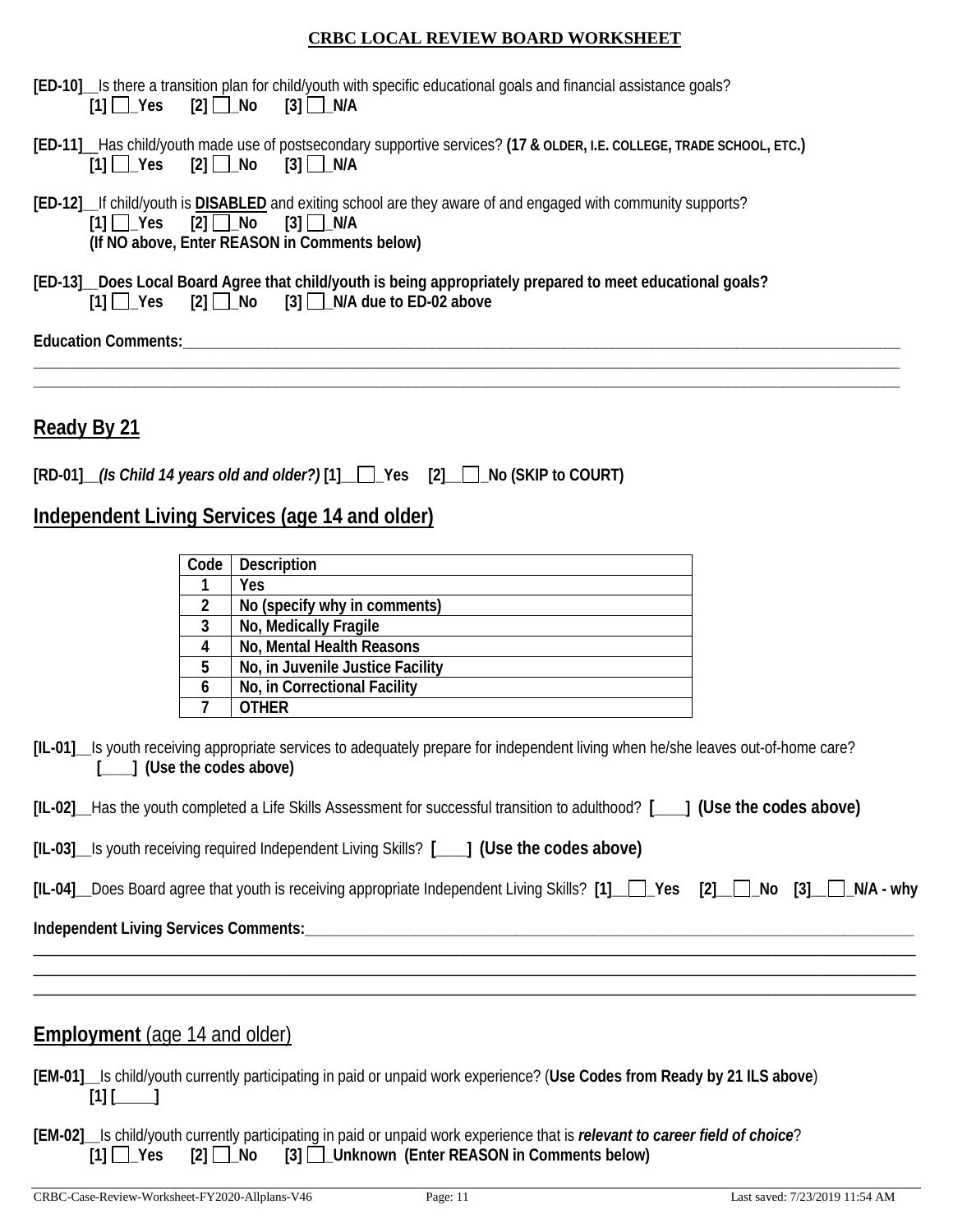| [EM-03]__Has caseworker referred child/youth to summer or year round training and employment opportunities?<br>$[2] \square$ No<br>$[3]$ $\Box$ Not Eligible due to age<br>$[1] \square$ Yes<br>$[4] \Box$ N/A |
|----------------------------------------------------------------------------------------------------------------------------------------------------------------------------------------------------------------|
| [EM-04]_If child/youth is 20 years old and employed are they earning a living wage? (\$10hr)<br>$[2]$ $\Box$ No $[3]$ $\Box$ Not 20 $[4]$ $\Box$ Not Employed<br>$[1]$ $\Box$ Yes<br>[5] □_Unknown             |
| [EM-05]_Does Local Board Agree that child/youth is being appropriately prepared to meet employment goals?<br>$[1]$ $\Box$ Yes $[2]$ $\Box$ No $[3]$ $\Box$ N/A                                                 |
|                                                                                                                                                                                                                |
| <u>Housing (20 and over with APPLA only or exiting within a year of the review date)</u>                                                                                                                       |
| [HT-01] For youth transitioning out of care, has housing been specified?<br>[2] 1 No [3] 1 Not Transitioning Out of Care<br>$[1]$ $\Box$ Yes                                                                   |
| [HT-02] For youth transitioning out of care was information on alternative housing options provided?<br>$[2]$ $\Box$ No<br>$[1]$ $\Box$ Yes<br>[3] □ Not Transitioning Out of Care                             |
| [HT-03] Does the Board Agree with the transitional housing plan?<br>$[2]$ No $[3]$ Not Transitioning Out of Care<br>$[1]$ $\Box$ Yes                                                                           |
| [HT-04] Does the Board Agree that the youth is being appropriately prepared for Transitioning out of care (Ready by 21)?<br>[1] Ves [2] No [3] Not Transitioning Out of Care                                   |
|                                                                                                                                                                                                                |
| <b>Permanent Connections (APPLA only)</b>                                                                                                                                                                      |
| $[PC-01]$ Has the LDSS identified anyone as a permanent connection for the child? $[1]$ $\Box$ Yes $[2]$ $\Box$ No                                                                                             |
| [PC-02] If YES, Does the Local Board find the identified Permanent Connection appropriate? [1] [Cres [2] [Cres                                                                                                 |
|                                                                                                                                                                                                                |
| <b>COURT</b>                                                                                                                                                                                                   |
| [CT-01] Does child/youth have a Court Appointed Special Advocate (CASA)? [1] 2 \Pes [2] 1 No                                                                                                                   |
|                                                                                                                                                                                                                |
|                                                                                                                                                                                                                |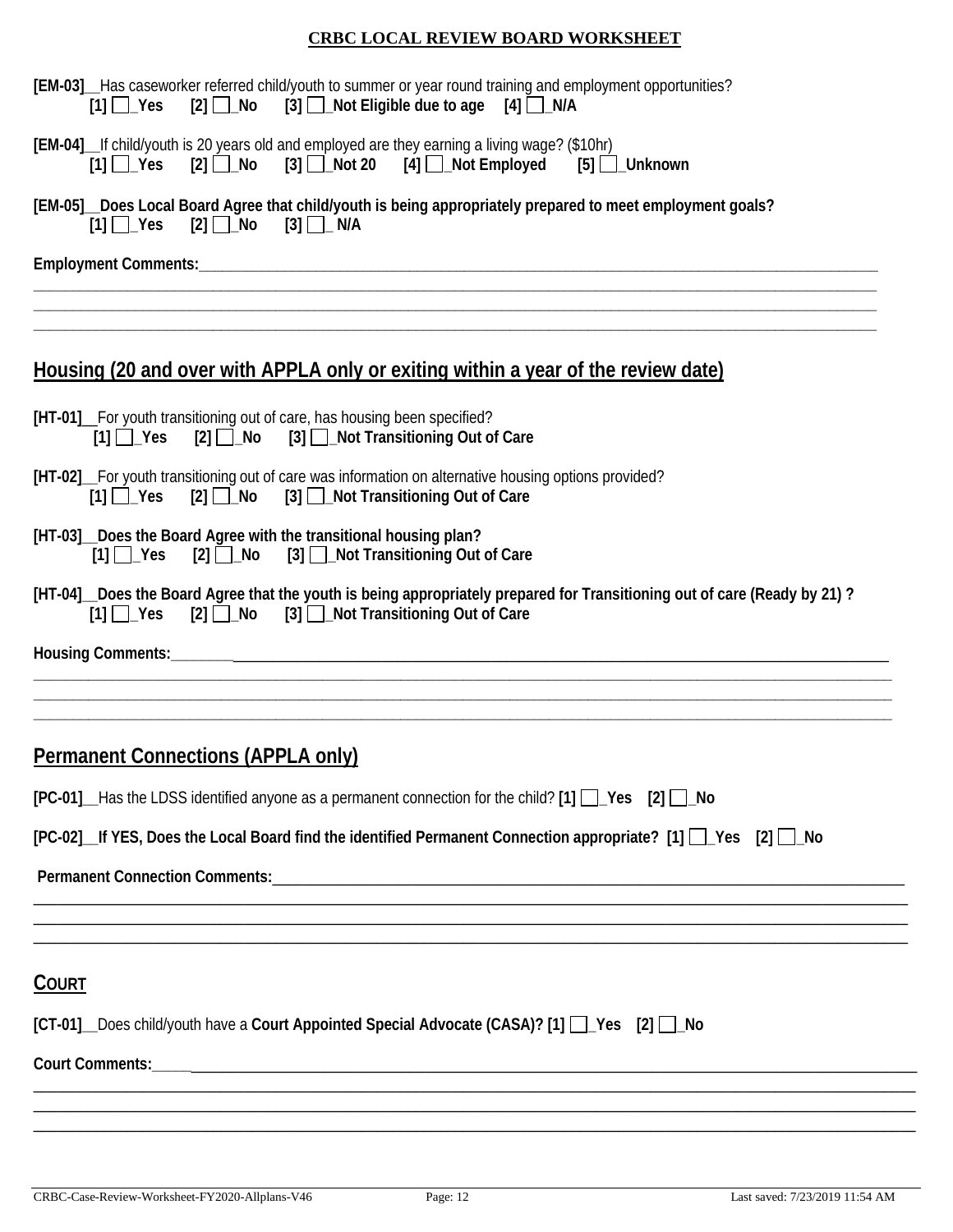# **CHILD'S CONSENT TO ADOPTION (CONCURRENT & PLANS OF ADOPTION)**

| Code           | <b>Description</b>                       |
|----------------|------------------------------------------|
|                | Yes                                      |
| $\overline{2}$ | Yes, with conditions                     |
| 3              | Child Does NOT want to be adopted        |
|                | No, medically fragile, unable to consent |
| 5              | Mental health reasons                    |
| 6              | N/A under age of consent                 |
|                | No, concurrent plan is Reunification     |
| 8              | No, Relative Placement                   |
|                | Unknown                                  |

**[CA-01]\_\_**Did child consent to adoption? [\_\_\_\_] *(Use the above codes)*

|  | [CA-02] _ Did child receive adoptive counseling in last 6 months ? [1] _ Yes [2] _ No [3] _ N/A |  |  |  |  |  |  |
|--|-------------------------------------------------------------------------------------------------|--|--|--|--|--|--|
|--|-------------------------------------------------------------------------------------------------|--|--|--|--|--|--|

# **ADOPTIVE PLACEMENT (FOR ALL ADOPTION CASES – RELATIVE & NON-RELATIVE) ELSE SKIP TO [AP-01] ADEQUATE PROGRESS**

## **Pre-Adoptive Placement:**

**[PA-01]\_\_**Has child been placed in a pre-adoptive home? **[1] \_Yes [2] \_No** 

# **(If NOT in Pre-Adoptive Home go to ADOPTIVE RECRUITMENT)**

**[PA-02]\_\_**If Yes, what is the Family structure of the child's pre-adoptive family? (Choose one below)

- **[1]** \_\_\_Married Couple
- **[2]** \_\_\_Unmarried Couple
- **[3]** \_\_\_Single Female
- **[4]** \_\_\_Single Male

**[PA-03]\_\_**What is the relationship to the pre-adoptive child?

- **[1]** \_\_\_Foster Parent Relative
- **[2]** \_\_\_Foster Parent Non Relative
- **[3]** Foster Parent Fictive Kin

**[PA-04]\_\_** How long has child resided in pre-adoptive placement?

- $[1]$  1 3 months
- $[2]$  4 6 months
- [ 3 ]\_\_7- 9 months\_\_\_\_\_\_\_
- $[4]$  10 -12 months
- $[5]$  12 15 months  $[6]$  16 - 20 months
- [ 7 ] 21 months or more

**[PA-05]\_\_**Has an adoptive home study been completed and approved? **[1] \_Yes [2] \_No (**If no why, use comments)

**[PA-06]\_\_**Has the family been given a social summary? **[1] \_Yes [2] \_No**